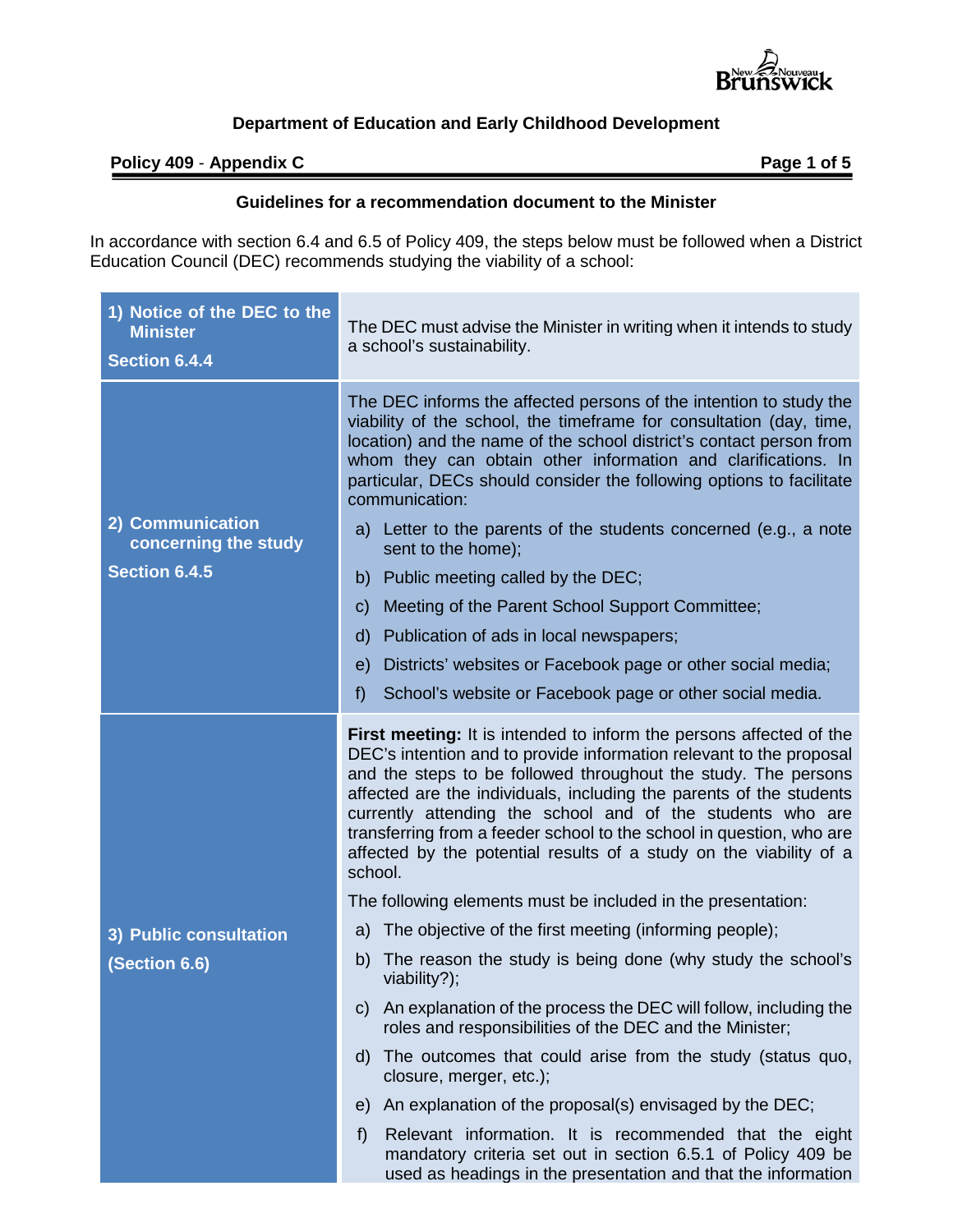

## **Policy 409** - **Appendix C Page 2 of 5**

|                                                                                                                          | available to the district on each of them be provided. Other<br>criteria may be added. If no information is available about a<br>criterion, simply say that this information will be collected as<br>part of the public consultation process.                                                                                                                                                                                                                                                                                                                                                                                                                                                                                                              |
|--------------------------------------------------------------------------------------------------------------------------|------------------------------------------------------------------------------------------------------------------------------------------------------------------------------------------------------------------------------------------------------------------------------------------------------------------------------------------------------------------------------------------------------------------------------------------------------------------------------------------------------------------------------------------------------------------------------------------------------------------------------------------------------------------------------------------------------------------------------------------------------------|
| 3) Public consultation<br>(Section 6.6)                                                                                  | Second meeting: It aims to provide affected persons with the<br>opportunity to make a presentation to the DEC. Here are some<br>precisions. For example, the second meeting must:<br>a) Provide sufficient preparation time - a minimal timeframe of<br>one month between the first and second meeting is<br>recommended;<br>b) Ensure that the affected persons have the chance to<br>express their views and they are heard impartially (in writing<br>or orally);<br>c) Record remarks made at the meeting or received as part of<br>the consultation, collect copies of presentations, letters,<br>speeches, etc.<br>The DEC may need to hold as many meetings as necessary to<br>properly consult the public regarding a school sustainability study. |
|                                                                                                                          | Third meeting: It is designed to provide the public with the results<br>of the consultation process and the recommendation submitted to<br>the Minister. The presentation must reflect the eight criteria<br>deemed mandatory in section 6.5.1.                                                                                                                                                                                                                                                                                                                                                                                                                                                                                                            |
| 4) DEC's recommendation<br>concerning the closure<br>of a school, for the<br><b>Minister's approval</b><br>(Section 6.7) | If a DEC recommends closing a school, the DEC submits its<br>recommendation in writing to the Minister, based on the results of<br>the consultation.<br>The Minister reviews the DEC's recommendation and responds to<br>it.<br>If the Minister approves the school closure, the DEC informs<br>parents of the relocation of students and passes on any other<br>relevant information.                                                                                                                                                                                                                                                                                                                                                                     |
| 5) Declaration of a surplus<br>property (Section 6.7.7)                                                                  | If the district does not intend to use the closed and unoccupied<br>school for other purposes, it shall be deemed surplus by motion of<br>the DEC and then is transferred to the Minister.                                                                                                                                                                                                                                                                                                                                                                                                                                                                                                                                                                 |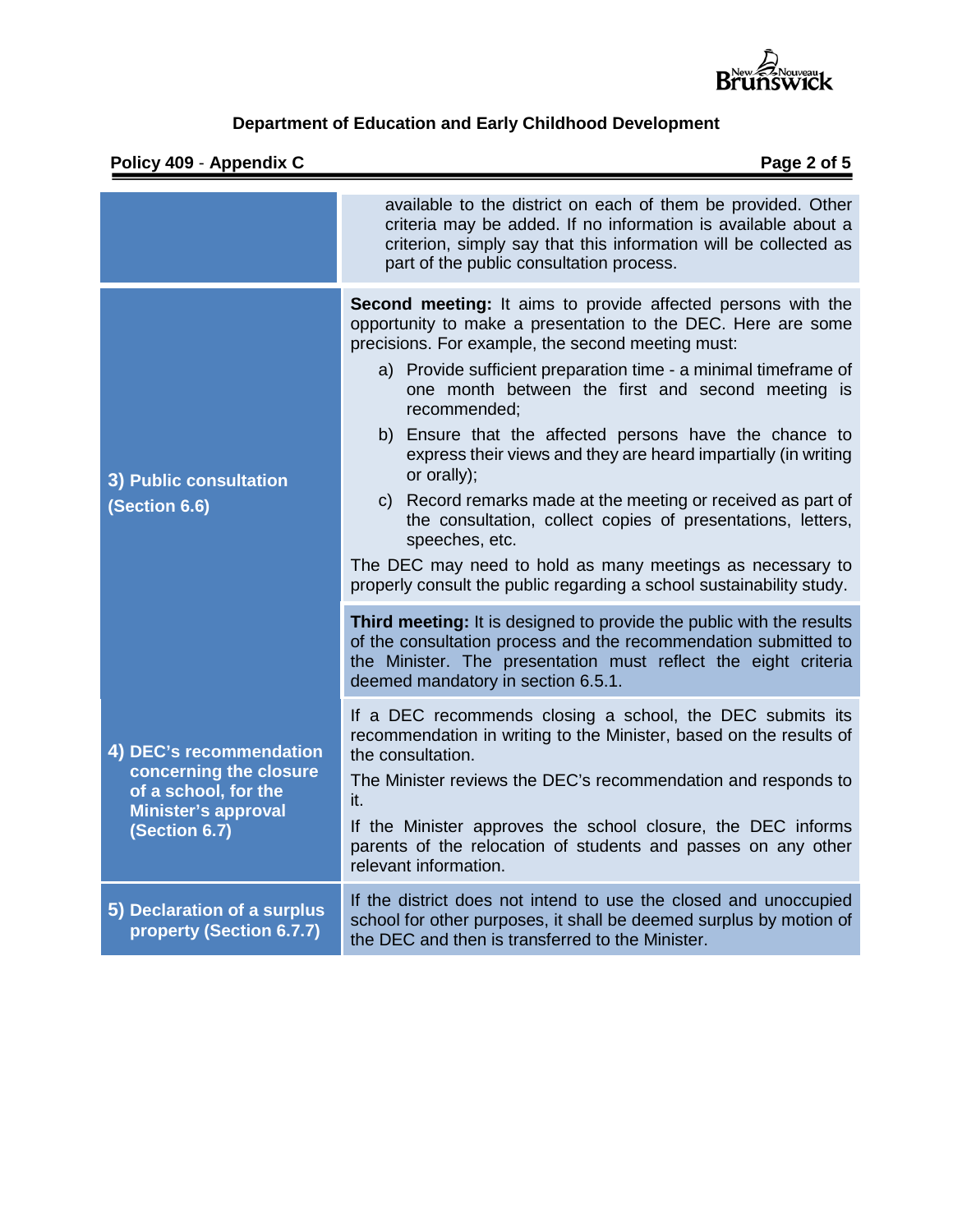

#### **Policy** 409 **- Appendix C** Page 3 of 5

In accordance with section 6.8 of Policy 409, the following steps must be followed when a DEC proposes a grade reconfiguration at a school:

| A. The DEC informs the<br><b>Minister</b>                        | • Section 6.8.1 – the DEC informs the Minister in<br>writing of its intention to reconfigure grades.                                                                                                                 |  |  |
|------------------------------------------------------------------|----------------------------------------------------------------------------------------------------------------------------------------------------------------------------------------------------------------------|--|--|
| <b>B. Public consultation</b>                                    | • The school district consults the parents concerned.                                                                                                                                                                |  |  |
|                                                                  |                                                                                                                                                                                                                      |  |  |
| <b>C. The DEC informs the</b><br>Minister of the final decision. | •The DEC informs the Minister in writing of the final<br>decision to reconfigure grades.<br>.The superintendent informs parents of<br>the<br>relocation of students and passes on any other<br>relevant information. |  |  |

The DEC shall use the template below to inform the Minister in writing of a recommendation to close a school, in accordance with section 6.7 of Policy 409. The DEC must demonstrate to the Minister that the requirements of Policy 409 have been applied in the process and the resulting recommendation, including:

- that the eight criteria established under section 6.5.1 were taken into consideration;
- that the principles of procedural fairness were applied in accordance with section 6.6;
- that the relevant educational options were considered.

**To the extent possible, the DEC must include examples of information (e.g., copies of minutes of meetings, presentations received, the schedule of public and closed-door meeting, etc.).**

**The DECs may use the following checklist to recommend the closure of a school to the Minister:**

| <b>Description</b>                     | <b>Elements to document in the</b><br>presentation to the Minister | <b>Yes</b> | <b>No</b> | N/A |
|----------------------------------------|--------------------------------------------------------------------|------------|-----------|-----|
| <b>Part I - Summary</b>                |                                                                    |            |           |     |
| <b>Summary</b><br>(less than one page) | a) Overview of the review process that<br>was used.                |            |           |     |
|                                        | Proposal presented to the school<br>b)<br>community.               |            |           |     |
|                                        | General procedure and tone of the<br>C)<br>public consultation.    |            |           |     |
|                                        | DEC recommendation.<br>d)                                          |            |           |     |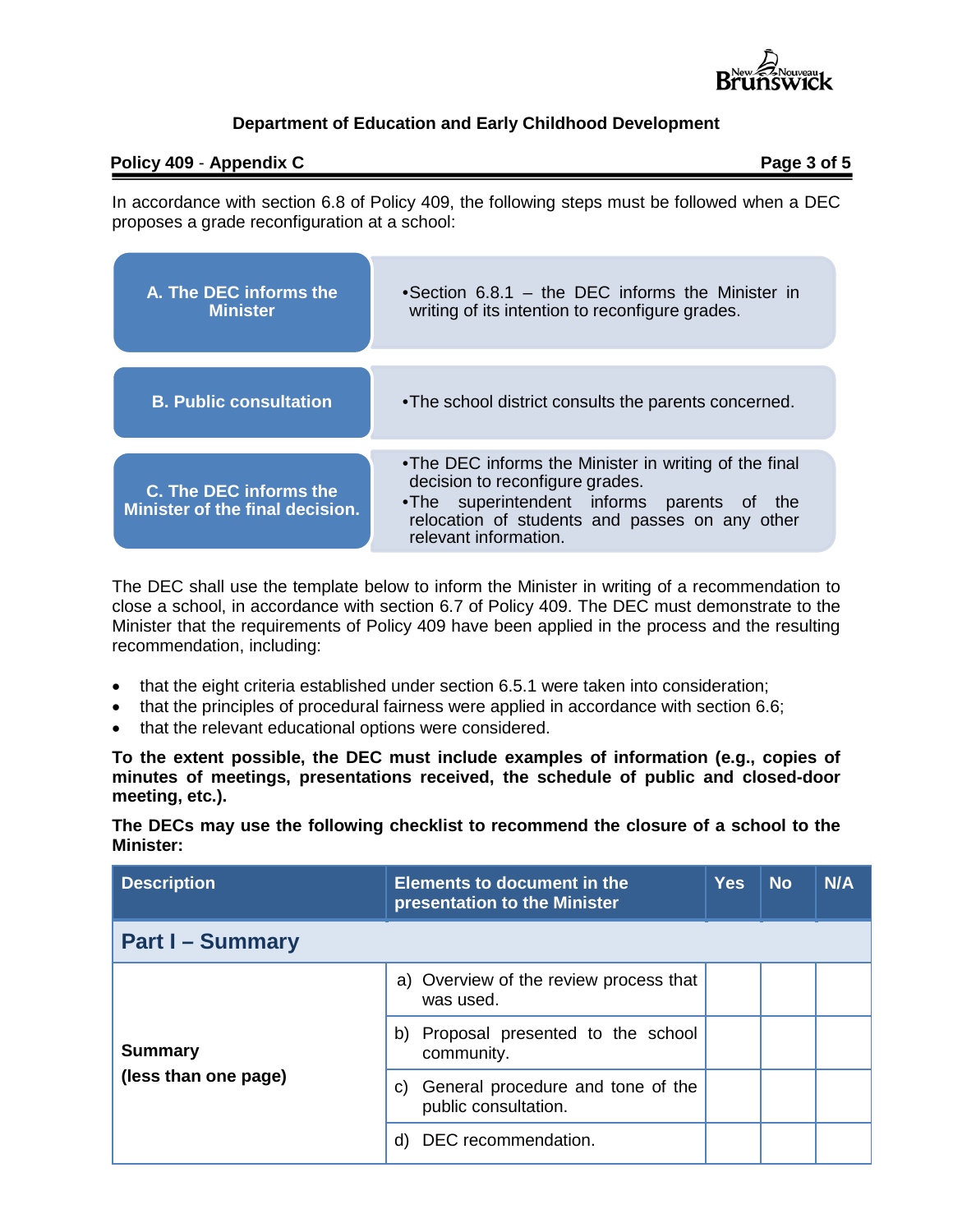

## **Policy 409** - **Appendix C Page 4 of 5**

| <b>Description</b>                                                                      | <b>Elements to document in the</b><br>presentation to the Minister                                                                                                                                                                                                                | <b>Yes</b> | <b>No</b> | <b>N/A</b> |  |
|-----------------------------------------------------------------------------------------|-----------------------------------------------------------------------------------------------------------------------------------------------------------------------------------------------------------------------------------------------------------------------------------|------------|-----------|------------|--|
| Part II – Public consultation (application of the principles of procedural<br>fairness) |                                                                                                                                                                                                                                                                                   |            |           |            |  |
| First public meeting of the DEC                                                         | a) How and when the affected persons<br>were informed that a study was being<br>conducted.                                                                                                                                                                                        |            |           |            |  |
|                                                                                         | b) Information provided to the affected<br>persons (copies of presentations,<br>documents, etc.).                                                                                                                                                                                 |            |           |            |  |
|                                                                                         | c) The information must include a<br>header for each of the eight minimum<br>criteria as well as the information<br>provided about each of the affected<br>persons. If no information is available<br>about a particular criterion, indicate<br>what was explained to the public. |            |           |            |  |
| a) Summary of the opportunities                                                         |                                                                                                                                                                                                                                                                                   |            |           |            |  |
| Second public meeting of the<br><b>DEC</b>                                              | offered to the affected persons to<br>express their opinion (in writing or<br>orally).                                                                                                                                                                                            |            |           |            |  |
|                                                                                         | b) Copy of the minutes of the second<br>meeting, including an overview of the<br>main concerns or comments of the<br>public according to the eight required<br>criteria, and any additional criteria, if<br>applicable.                                                           |            |           |            |  |
|                                                                                         | c) Copies of presentations,<br>letters,<br>documents, etc., provided to the<br>DEC for review by the affected<br>persons.                                                                                                                                                         |            |           |            |  |
| Third public meeting of the<br><b>DEC</b>                                               | a) Summary of the results of the<br>consultation,<br>the<br>including<br>documentation of the report on the<br>eight criteria listed in 6.5.1 provided<br>by the DEC, which was presented to<br>the public at the third meeting.                                                  |            |           |            |  |
|                                                                                         | b) Copy of the minutes of the meeting,<br>including<br>the<br>DEC's<br>motion<br>recommending the closure.                                                                                                                                                                        |            |           |            |  |